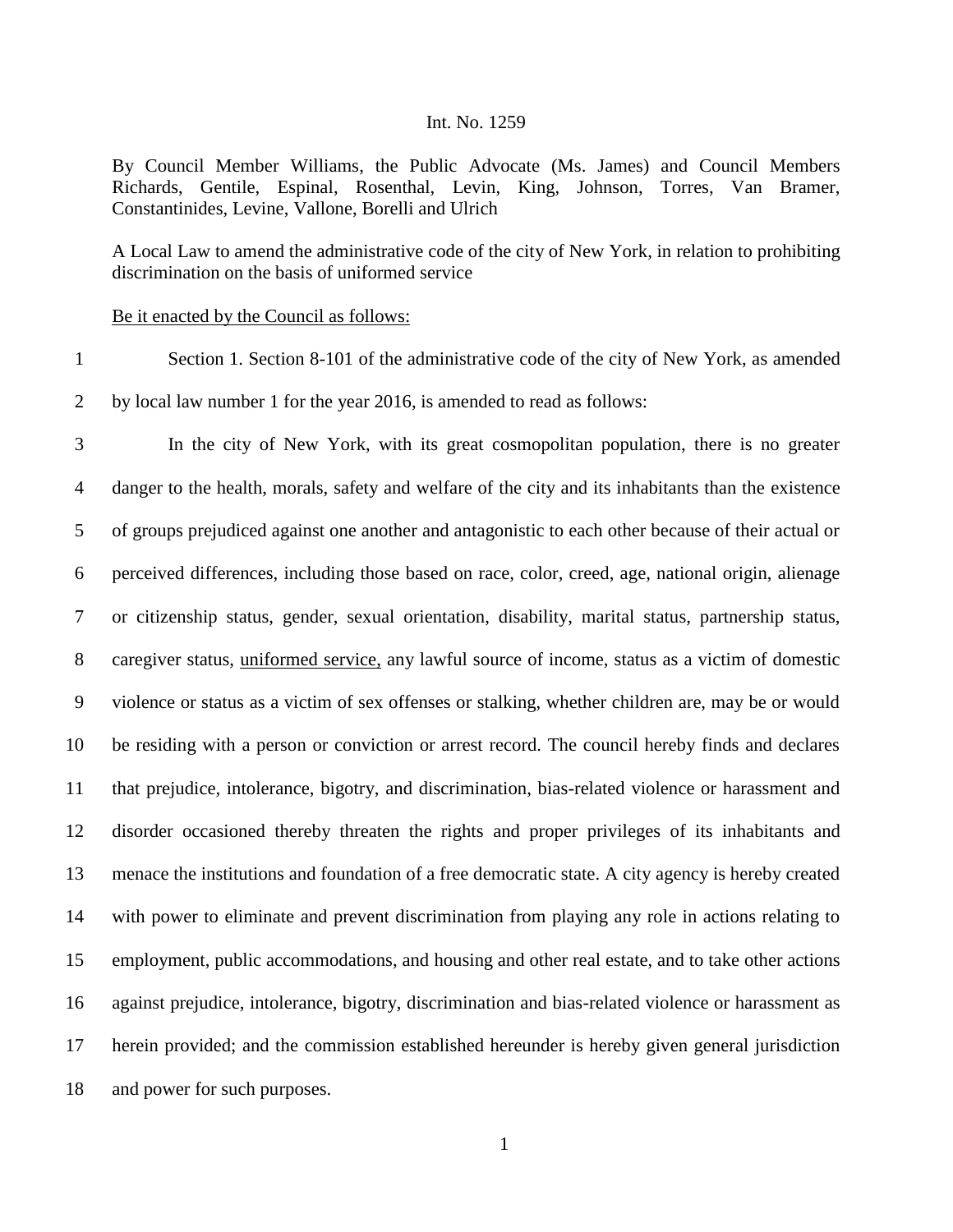| $\mathbf{1}$   | § 2. Section 8-102 of the administrative code of the city of New York is amended by               |
|----------------|---------------------------------------------------------------------------------------------------|
| $\overline{2}$ | adding a new subdivision 33 to read as follows:                                                   |
| 3              | 33. The term "uniformed service" means                                                            |
| 4              | a. Current or prior service in (1) The United States army, navy, air force, marine corps,         |
| 5              | coast guard, the commissioned corps of the national oceanic and atmospheric administration, the   |
| 6              | commissioned corps of the United States public health services, army national guard or the air    |
| 7              | national guard;                                                                                   |
| 8              | The organized militia of the state of New York, as described in section 2 of the                  |
| 9              | military law, or the organized militia of any other state, territory or possession of the United  |
| 10             | States;                                                                                           |
| 11             | Any other service designated as part of the "uniformed services" pursuant to<br>(3)               |
| 12             | subsection (16) of section 4303 of title 38 of the United States code.                            |
| 13             | b. Membership in any reserve component of the United States army, navy, air force,                |
| 14             | marine corps, or coast guard; or                                                                  |
| 15             | c. Being listed on the state reserve list or the state retired list as described in section 2 of  |
| 16             | the military law or comparable status for any other state, territory or possession of the United  |
| 17             | States.                                                                                           |
| 18             | § 3. Paragraphs (a), (b) and (c) of subdivision 1 of section 8-107 of the administrative          |
| 19             | code of the city of New York, as amended by local law number 40 for the year 2016, are            |
| 20             | amended to read as follows:                                                                       |
| 21             | (a) For an employer or an employee or agent thereof, because of the actual or perceived           |
| 22             | age, race, creed, color, national origin, gender, disability, marital status, partnership status, |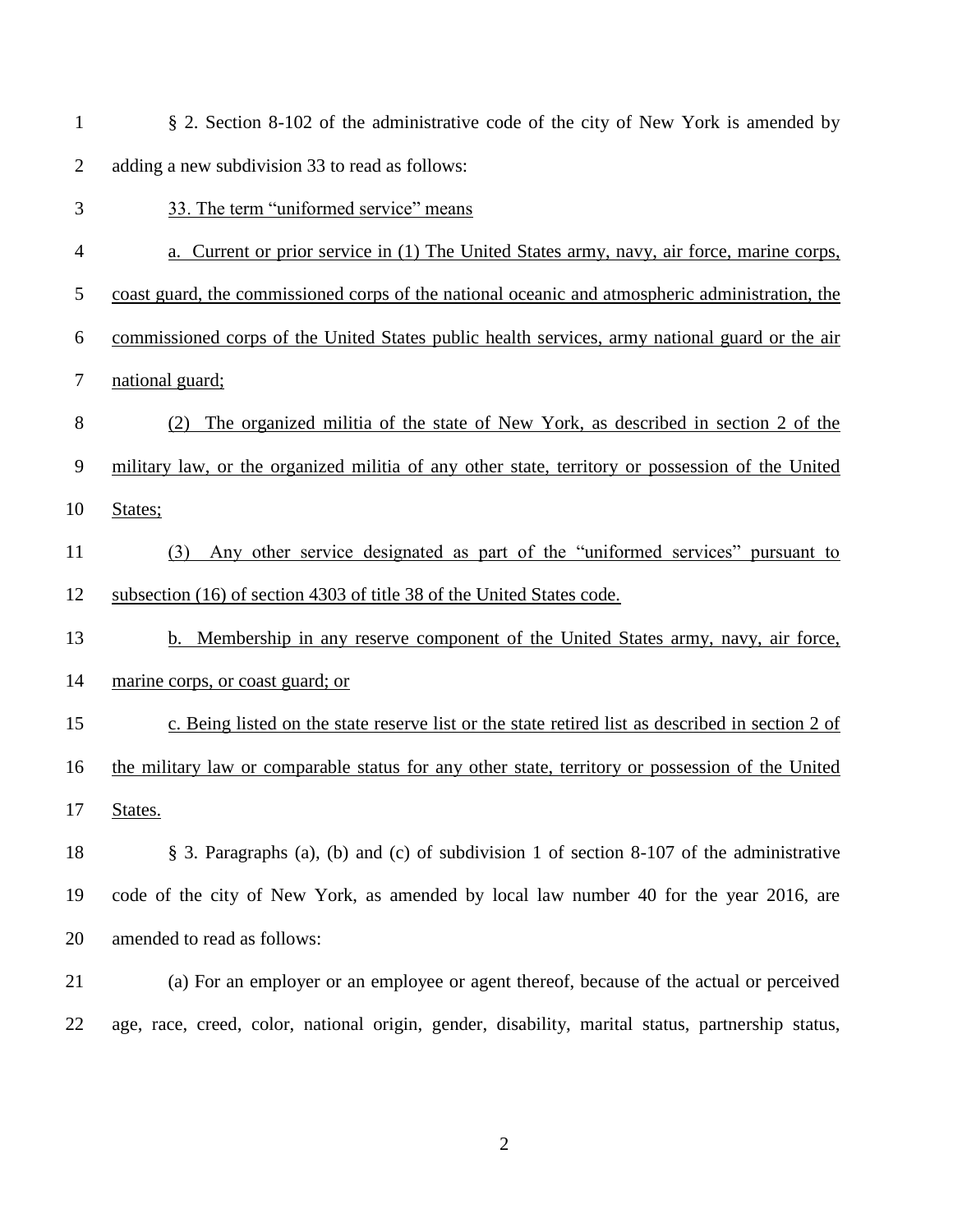caregiver status, sexual orientation, uniformed service or alienage or citizenship status of any person:

 (1) To represent that any employment or position is not available when in fact it is available;

 (2) To refuse to hire or employ or to bar or to discharge from employment such person; or

 (3) To discriminate against such person in compensation or in terms, conditions or privileges of employment.

 (b) For an employment agency or an employee or agent thereof to discriminate against any person because of such person's actual or perceived age, race, creed, color, national origin, gender, disability, marital status, partnership status, caregiver status, sexual orientation, uniformed service or alienage or citizenship status in receiving, classifying, disposing or otherwise acting upon applications for its services, including by representing to such person that any employment or position is not available when in fact it is available, or in referring an applicant or applicants for its services to an employer or employers.

 (c) For a labor organization or an employee or agent thereof, because of the actual or perceived age, race, creed, color, national origin, gender, disability, marital status, partnership status, caregiver status, sexual orientation, uniformed service or alienage or citizenship status of any person, to exclude or to expel from its membership such person, to represent that membership is not available when it is in fact available, or to discriminate in any way against any of its members or against any employer or any person employed by an employer.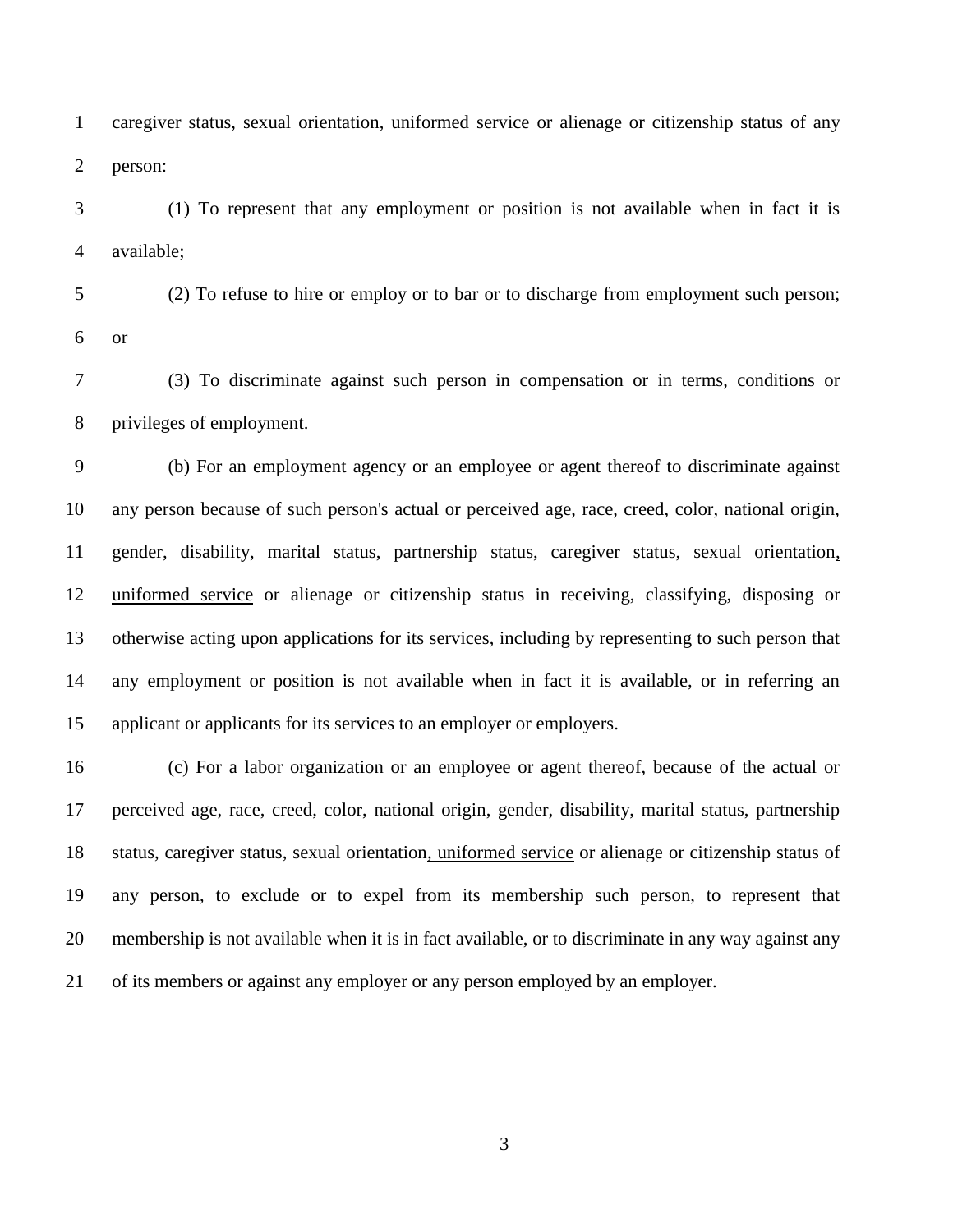§ 4. Paragraph (d) of subdivision 1 of section 8-107 of the administrative code of the city of New York, as amended by local law number 1 for the year 2016, is amended to read as follows:

 (d) For any employer, labor organization or employment agency or an employee or agent thereof to declare, print or circulate or cause to be declared, printed or circulated any statement, advertisement or publication, or to use any form of application for employment or to make any inquiry in connection with prospective employment, which expresses, directly or indirectly, any limitation, specification or discrimination as to age, race, creed, color, national origin, gender, disability, marital status, partnership status, caregiver status, sexual orientation, uniformed service or alienage or citizenship status, or any intent to make any such limitation, specification or discrimination.

 § 5. Paragraph (b) of subdivision 2 of section 8-107 of the administrative code of the city of New York, as amended by local law number 40 for the year 2016, and paragraphs (c) and (d) of such subdivision, as amended by local law number 85 for the year 2005, are amended to read as follows:

 (b) To deny to or withhold from any person because of his or her actual or perceived race, creed, color, national origin, gender, age, disability, marital status, partnership status, sexual orientation, uniformed service or alienage or citizenship status the right to be admitted to or participate in, a guidance program, an apprentice training program, on-the-job training program, or other occupational training or retraining program, or to represent that such program is not available when in fact it is available.

 (c) To discriminate against any person in his or her pursuit of such program or to discriminate against such a person in the terms, conditions or privileges of such program because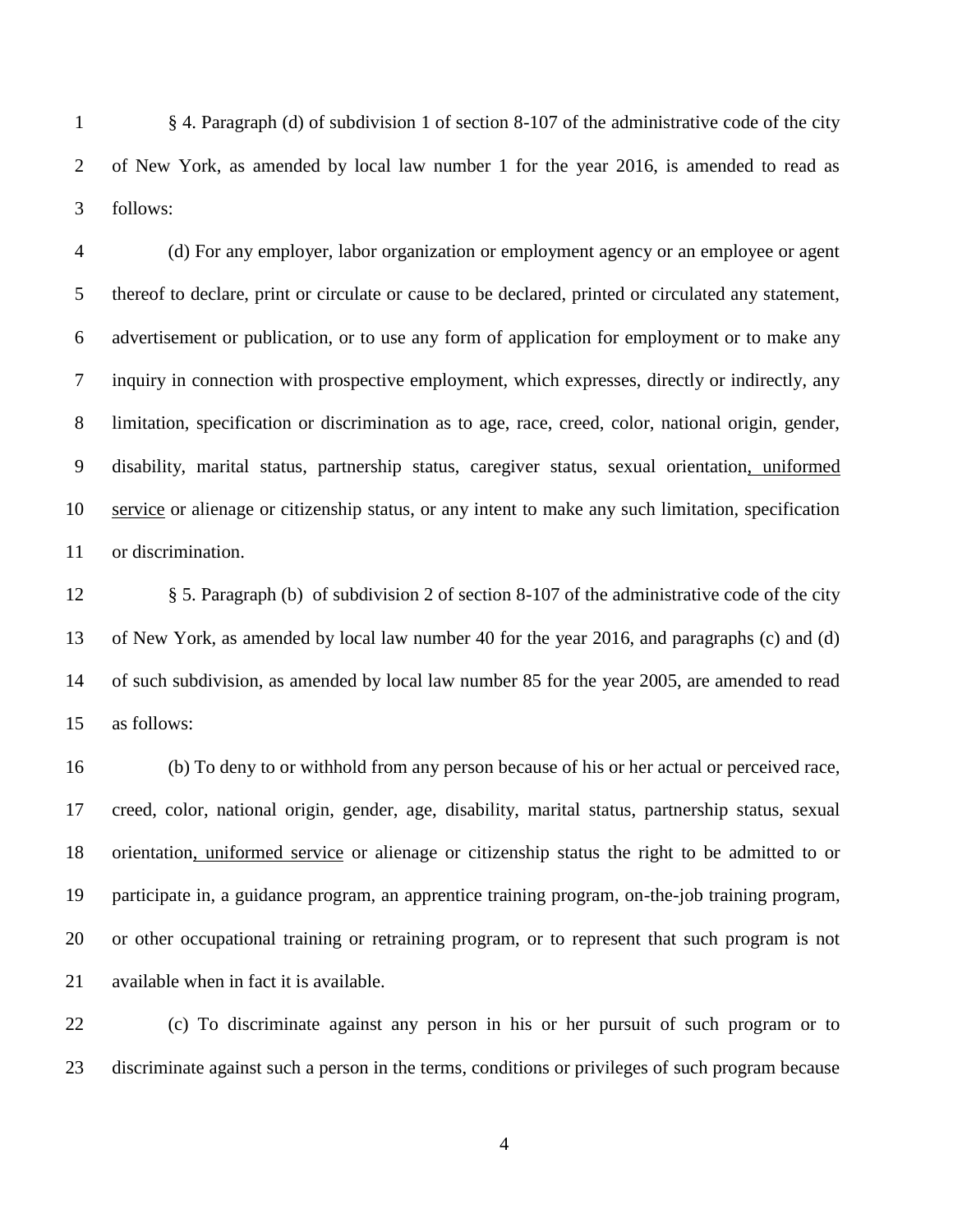of actual or perceived race, creed, color, national origin, gender, age, disability, marital status, partnership status, sexual orientation, uniformed service or alienage or citizenship status.

3 (d) To declare, print or circulate or cause to be declared, printed or circulated any statement, advertisement or publication, or to use any form of application for such program or to make any inquiry in connection with such program which expresses, directly or indirectly, any limitation, specification or discrimination as to race, creed, color, national origin, gender, age, disability, marital status, partnership status, sexual orientation, uniformed service or alienage or citizenship status, or any intent to make any such limitation, specification or discrimination.

 § 6. Paragraph a of subdivision 4 of section 8-107 of the administrative code of the city of New York, as amended by local law number 40 for the year 2016, is amended to read as follows:

 a. It shall be an unlawful discriminatory practice for any person who is the owner, franchisor, franchisee, lessor, lessee, proprietor, manager, superintendent, agent or employee of any place or provider of public accommodation:

 1. Because of any person's actual or perceived race, creed, color, national origin, age, gender, disability, marital status, partnership status, sexual orientation, uniformed service or alienage or citizenship status, directly or indirectly:

 (a) To refuse, withhold from or deny to such person the full and equal enjoyment, on equal terms and conditions, of any of the accommodations, advantages, services, facilities or privileges of the place or provider of public accommodation; or

 (b) To represent to any person that any accommodation, advantage, facility or privilege of any such place or provider of public accommodation is not available when in fact it is available; or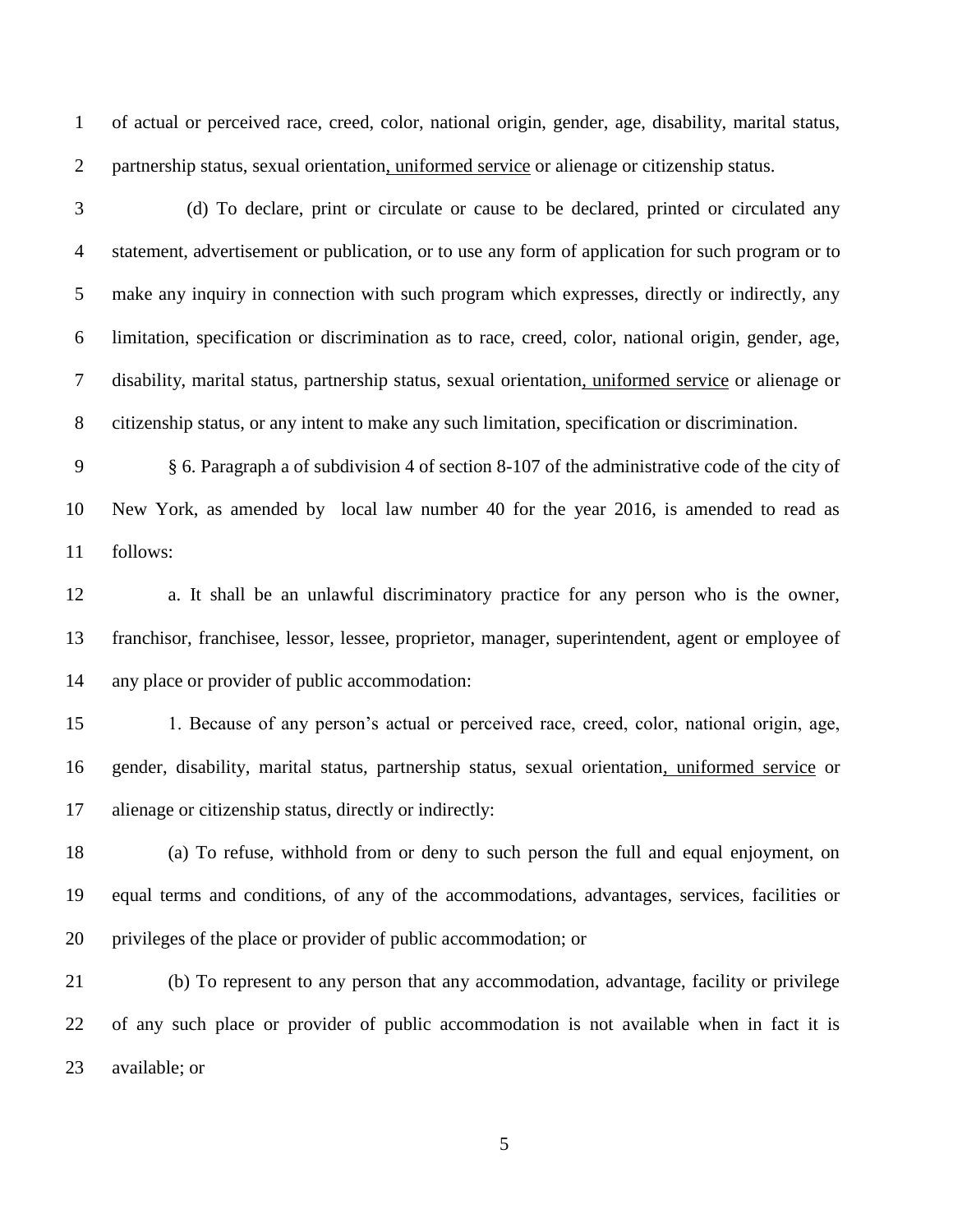2. Directly or indirectly to make any declaration, publish, circulate, issue, display, post or mail any written or printed communication, notice or advertisement, to the effect that:

 (a) Full and equal enjoyment, on equal terms and conditions, of any of the accommodations, advantages, facilities and privileges of any such place or provider of public accommodation shall be refused, withheld from or denied to any person on account of race, creed, color, national origin, age, gender, disability, marital status, partnership status, sexual orientation, uniformed service or alienage or citizenship status; or

 (b) The patronage or custom of any person is unwelcome, objectionable, not acceptable, undesired or unsolicited because of such person's actual or perceived race, creed, color, national origin, age, gender, disability, marital status, partnership status, sexual orientation, uniformed service or alienage or citizenship status.

 § 7. Subparagraphs (1) and (2) of paragraph (a) of subdivision 5 of section 8-107 of the administrative code of the city of New York, as amended by local law number 40 for the year 2016, are amended to read as follows:

 (1) Because of the actual or perceived race, creed, color, national origin, gender, age, disability, sexual orientation, uniformed service, marital status, partnership status, or alienage or citizenship status of any person or group of persons, or because of any lawful source of income of such person or persons, or because children are, may be or would be residing with such person or persons:

 (a) To refuse to sell, rent, lease, approve the sale, rental or lease or otherwise deny to or withhold from any such person or group of persons such a housing accommodation or an interest therein;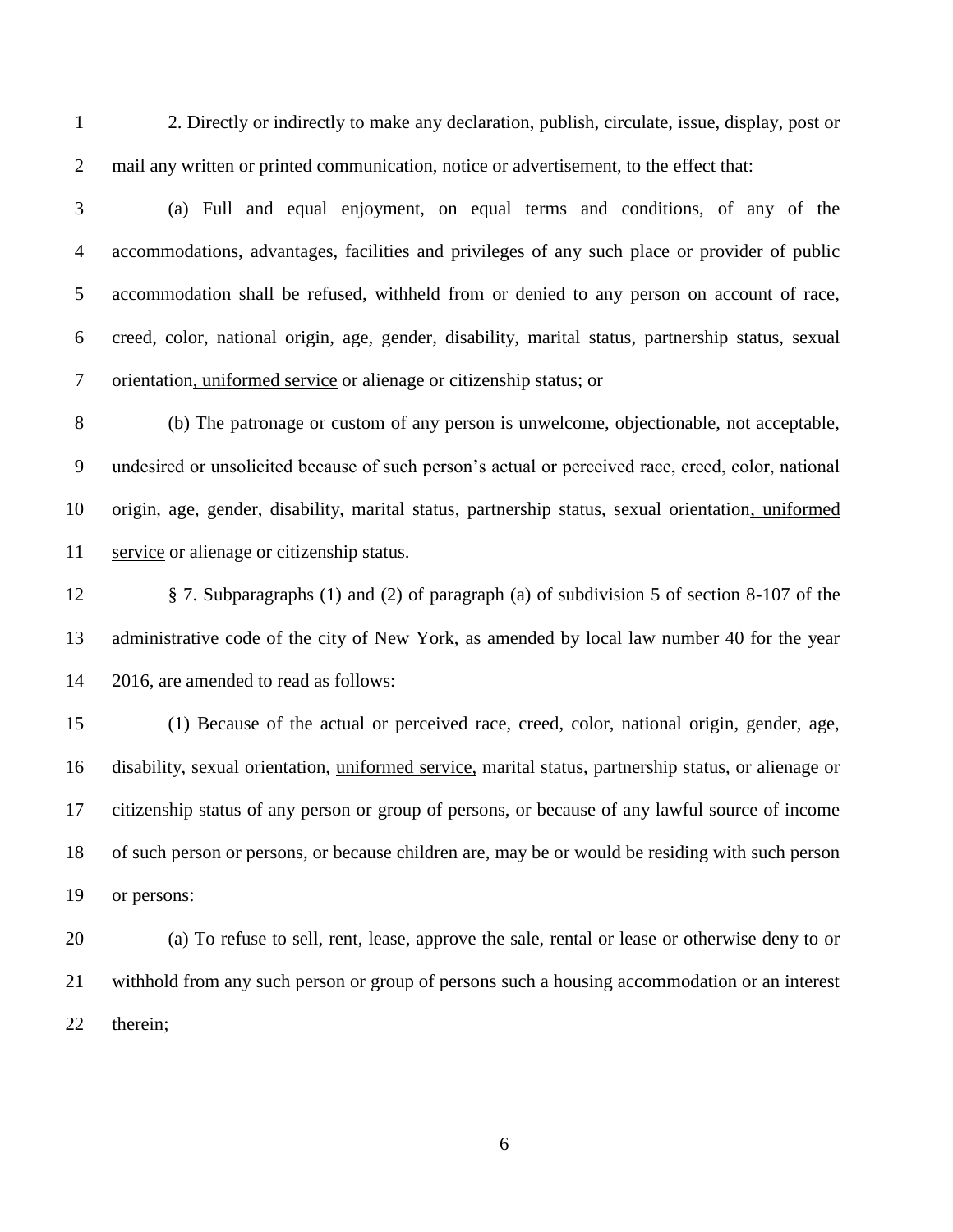(b) To discriminate against any such person or persons in the terms, conditions or privileges of the sale, rental or lease of any such housing accommodation or an interest therein or in the furnishing of facilities or services in connection therewith; or

 (c) To represent to such person or persons that any housing accommodation or an interest therein is not available for inspection, sale, rental or lease when in fact it is available to such person.

 (2) To declare, print or circulate or cause to be declared, printed or circulated any statement, advertisement or publication, or to use any form of application for the purchase, rental or lease of such a housing accommodation or an interest therein or to make any record or inquiry in conjunction with the prospective purchase, rental or lease of such a housing accommodation or an interest therein which expresses, directly or indirectly, any limitation, specification or discrimination as to race, creed, color, national origin, gender, age, disability, sexual orientation, uniformed service, marital status, partnership status, or alienage or citizenship status, or any lawful source of income, or whether children are, may be, or would be residing with a person, or any intent to make such limitation, specification or discrimination.

 § 8. Paragraph (b) of subdivision 5 of section 8-107 of the administrative code of the city of New York, as amended by local law number 40 for the year 2016, is amended to read as follows:

 (b) Land and commercial space. It shall be an unlawful discriminatory practice for the owner, lessor, lessee, sublessee, or managing agent of, or other person having the right of ownership or possession of or the right to sell, rent, or lease, or approve the sale, rental or lease of land or commercial space or an interest therein, or any agency or employee thereof: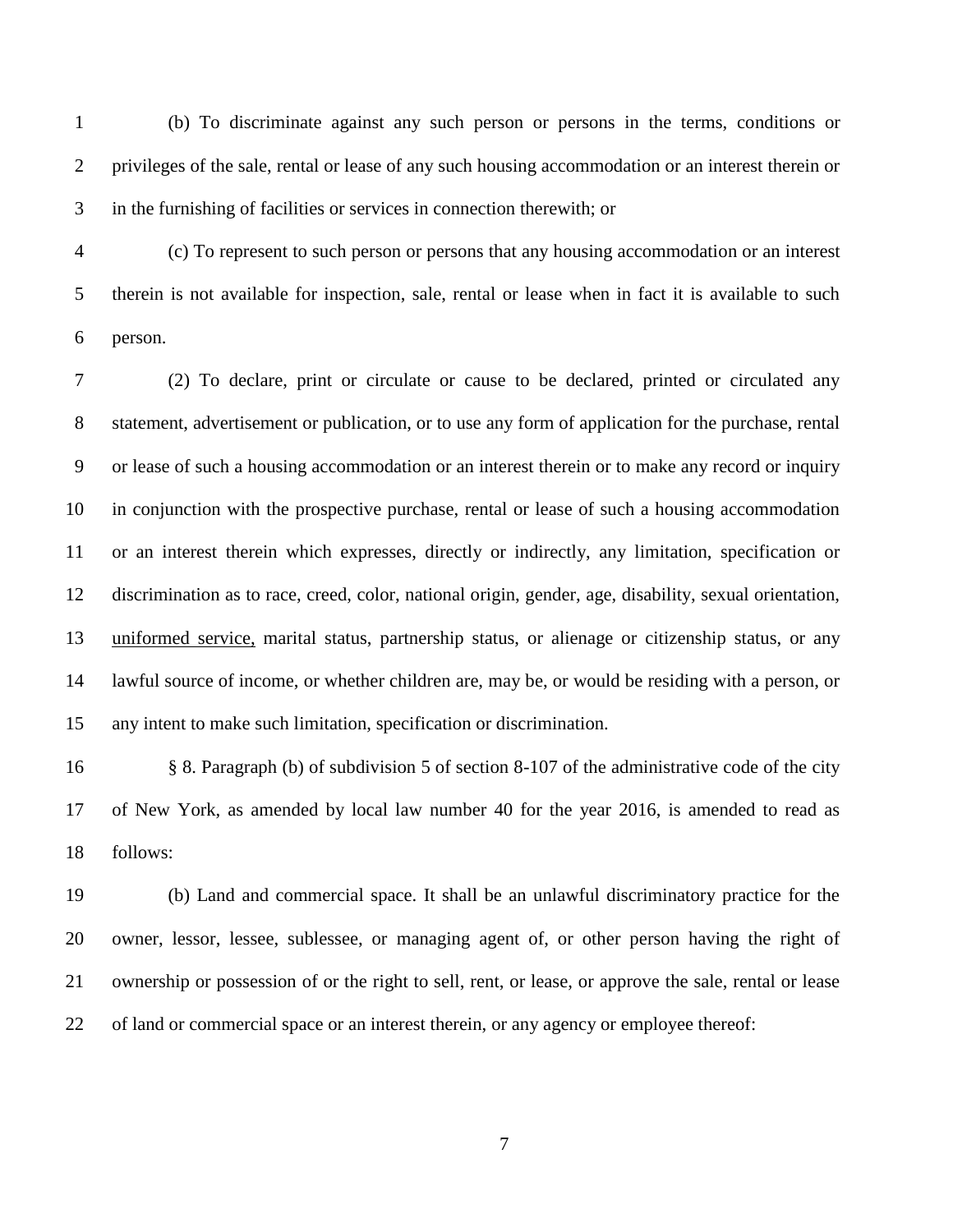(1) Because of the actual or perceived race, creed, color, national origin, gender, age, disability, sexual orientation, uniformed service, marital status, partnership status, or alienage or citizenship status of any person or group of persons, or because children are, may be or would be residing with any person or persons:

 (A) To refuse to sell, rent, lease, approve the sale, rental or lease or otherwise deny or to withhold from any such person or group of persons land or commercial space or an interest therein;

 (B) To discriminate against any such person or persons in the terms, conditions or privileges of the sale, rental or lease of any such land or commercial space or an interest therein or in the furnishing of facilities or services in connection therewith; or

 (C) To represent to any person or persons that any land or commercial space or an interest therein is not available for inspection, sale, rental or lease when in fact it is available.

 (2) To declare, print or circulate or cause to be declared, printed or circulated any statement, advertisement or publication, or to use any form of application for the purchase, rental or lease of such land or commercial space or an interest therein or to make any record or inquiry in connection with the prospective purchase, rental or lease of such land or commercial space or an interest therein which expresses, directly or indirectly, any limitation, specification or discrimination as to race, creed, color, national origin, gender, age, disability, sexual orientation, uniformed service, marital status, partnership status, or alienage or citizenship status, or whether children are, may be or would be residing with such person, or any intent to make any such limitation, specification or discrimination.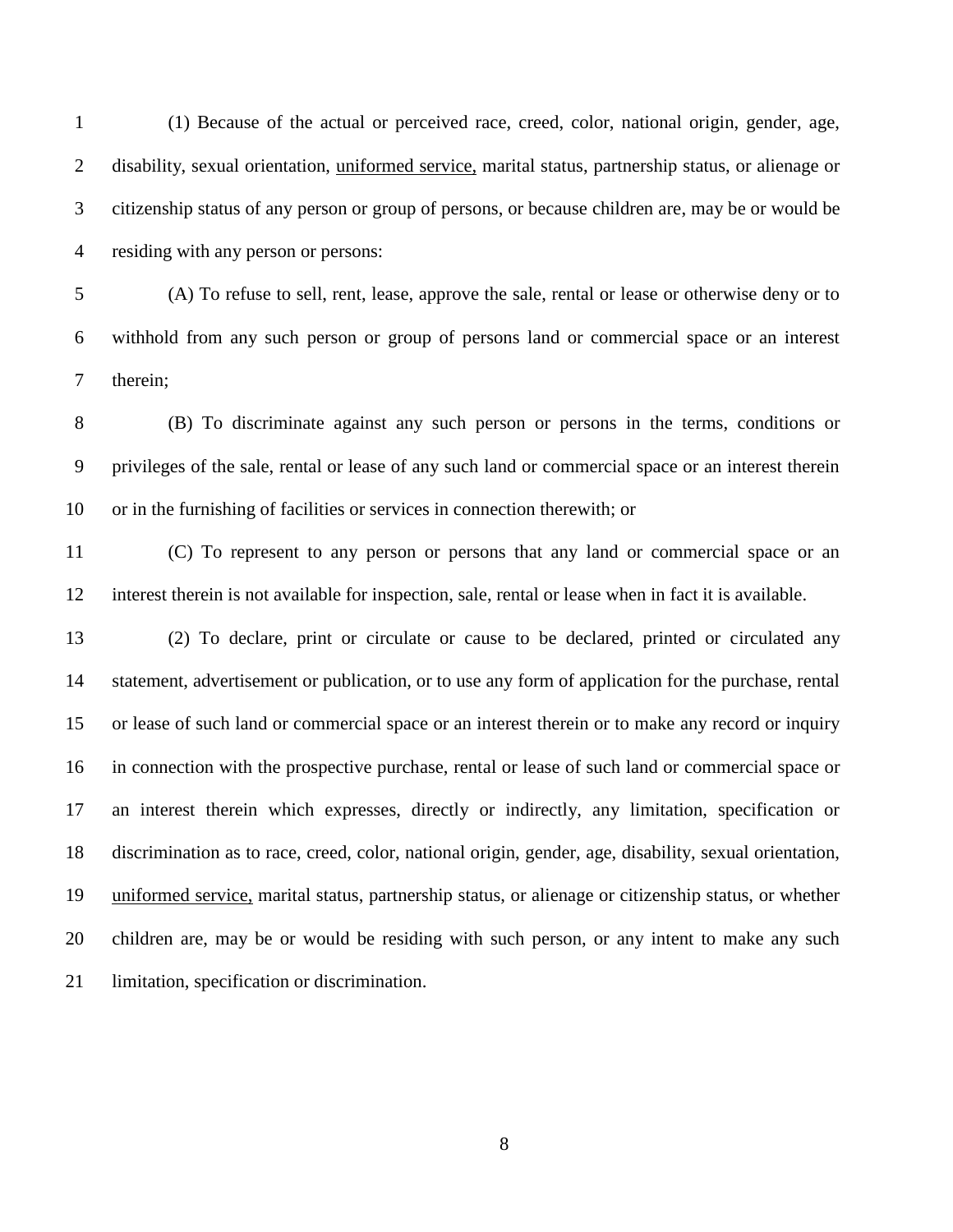§ 9. Paragraph (c) of subdivision 5 of section 8-107 of the administrative code of the city of New York, as amended by local law number 10 for the year 2008, is amended to read as follows:

 (c) Real estate brokers. It shall be an unlawful discriminatory practice for any real estate broker, real estate salesperson or employee or agent thereof:

 (1) To refuse to sell, rent or lease any housing accommodation, land or commercial space or an interest therein to any person or group of persons or to refuse to negotiate for the sale, rental or lease, of any housing accommodation, land or commercial space or an interest therein to any person or group of persons because of the actual or perceived race, creed, color, national origin, gender, age, disability, sexual orientation, uniformed service, marital status, partnership status, or alienage or citizenship status of such person or persons, or because of any lawful source of income of such person or persons, or because children are, may be or would be residing with such person or persons, or to represent that any housing accommodation, land or commercial space or an interest therein is not available for inspection, sale, rental or lease when in fact it is so available, or otherwise to deny or withhold any housing accommodation, land or commercial space or an interest therein or any facilities of any housing accommodation, land or commercial space or an interest therein from any person or group of persons because of the actual or perceived race, creed, color, national origin, gender, age, disability, sexual orientation, uniformed service, marital status, partnership status, or alienage or citizenship status of such person or persons, or because of any lawful source of income of such person or persons, or because children are, may be or would be residing with such person or persons.

 (2) To declare, print or circulate or cause to be declared, printed or circulated any statement, advertisement or publication, or to use any form of application for the purchase, rental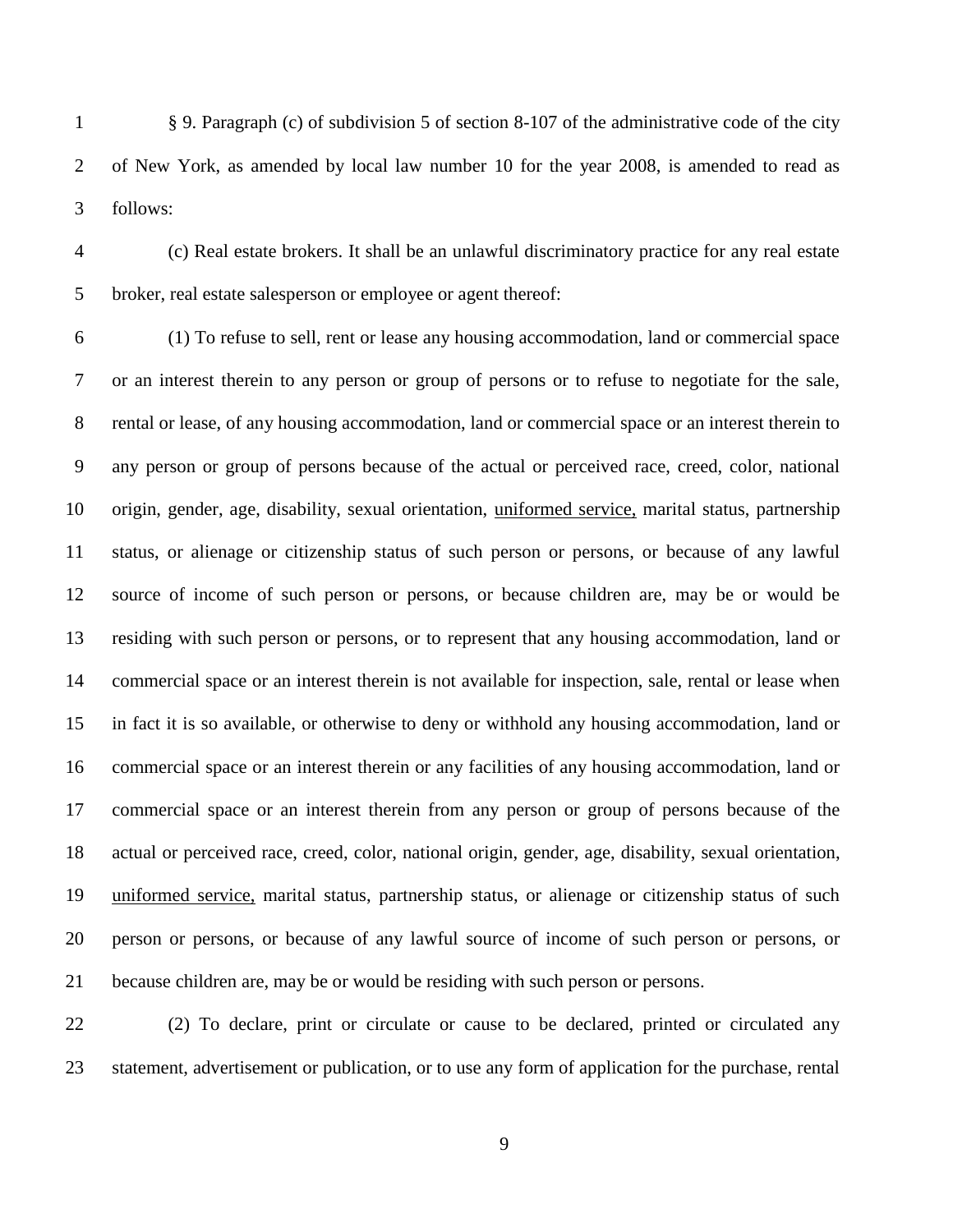or lease of any housing accommodation, land or commercial space or an interest therein or to make any record or inquiry in connection with the prospective purchase, rental or lease of any housing accommodation, land or commercial space or an interest therein which expresses, directly or indirectly, any limitation, specification or discrimination as to race, creed, color, national origin, gender, age, disability, sexual orientation, uniformed service, marital status, partnership status, or alienage or citizenship status, or any lawful source of income, or to whether children are, may be or would be residing with a person, or any intent to make such limitation, specification or discrimination.

 (3) To induce or attempt to induce any person to sell or rent any housing accommodation, land or commercial space or an interest therein by representations, explicit or implicit, regarding the entry or prospective entry into the neighborhood or area of a person or persons of any race, creed, color, gender, age, disability, sexual orientation, uniformed service, marital status, partnership status, national origin, alienage or citizenship status, or a person or persons with any lawful source of income, or a person or persons with whom children are, may be or would be residing.

 § 10. Paragraph (d) of subdivision 5 of section 8-107 of the administrative code of the city of New York, as amended by local law number 40 for the year 2016, is amended to read as follows:

 (d) Lending practices. (1) It shall be an unlawful discriminatory practice for any person, bank, trust company, private banker, savings bank, industrial bank, savings and loan association, credit union, investment company, mortgage company, insurance company, or other financial institution or lender, doing business in the city, including unincorporated entities and entities incorporated in any jurisdiction, or any officer, agent or employee thereof to whom application is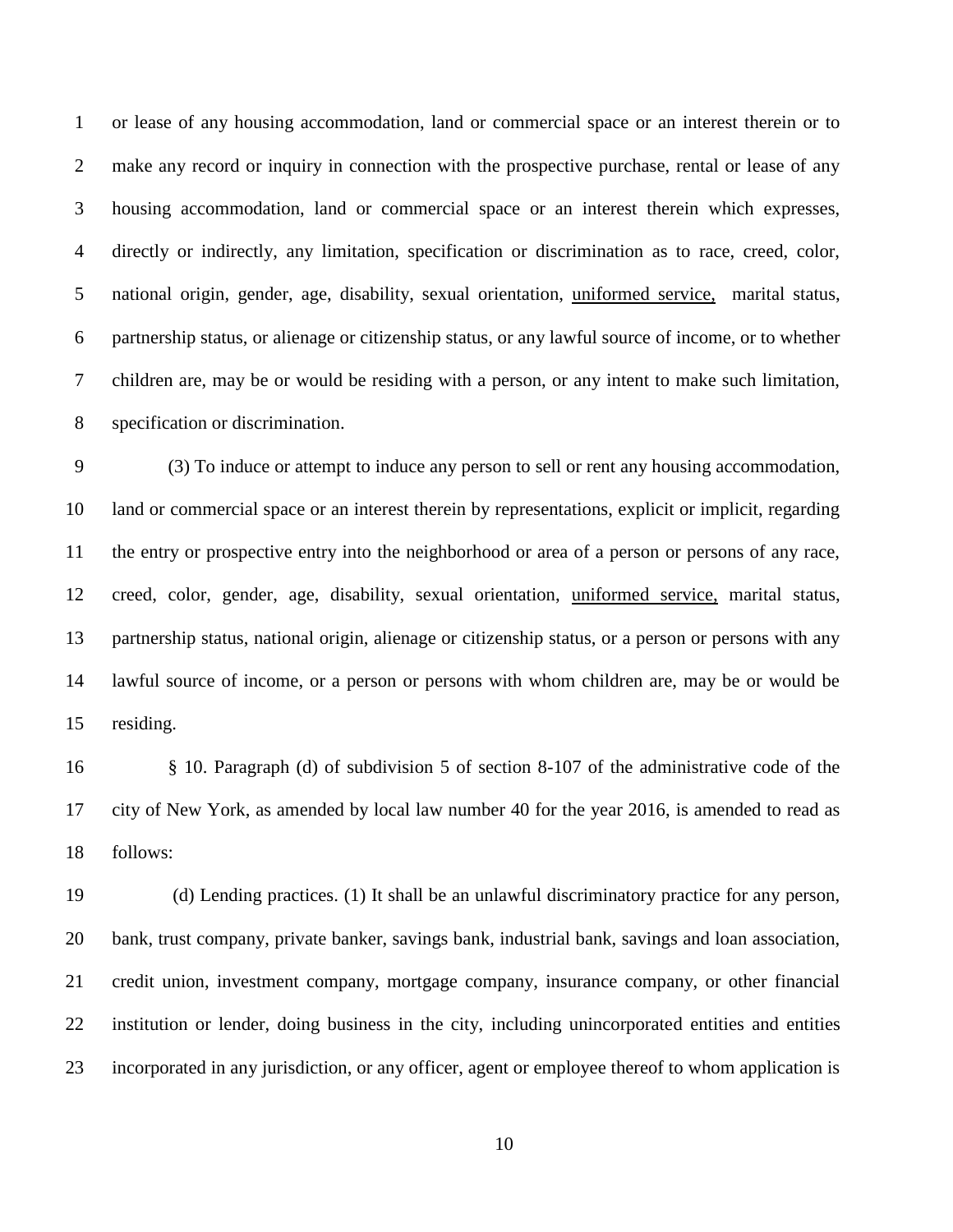made for a loan, mortgage or other form of financial assistance for the purchase, acquisition, construction, rehabilitation, repair or maintenance of any housing accommodation, land or commercial space or an interest therein:

 (A) To discriminate against such applicant in the granting, withholding, extending or renewing, or in the fixing of rates, terms or conditions of any such financial assistance or in the appraisal of any housing accommodation, land or commercial space or an interest therein:

 (i) Because of the actual or perceived race, creed, color, national origin, gender, disability, sexual orientation, age, marital status, uniformed service, partnership status, or alienage or citizenship status of such applicant, any member, stockholder, director, officer or employee of such applicant, or the occupants or tenants or prospective occupants or tenants of such housing accommodation, land or commercial space; or

 (ii) Because children are, may be or would be residing with such applicant or other person.

 (B) To use any form of application for a loan, mortgage, or other form of financial assistance, or to make any record or inquiry in connection with applications for such financial assistance, or in connection with the appraisal of any housing accommodation, land or commercial space or an interest therein, which expresses, directly or indirectly, any limitation, specification or discrimination as to race, creed, color, national origin, gender, disability, sexual orientation, uniformed service, age, marital status, partnership status, or alienage or citizenship status, or whether children are, may be, or would be residing with a person.

 (2) It shall be an unlawful discriminatory practice for any person, bank, trust company, private banker, savings bank, industrial bank, savings and loan association, credit union, investment company, mortgage company, insurance company, or other financial institution or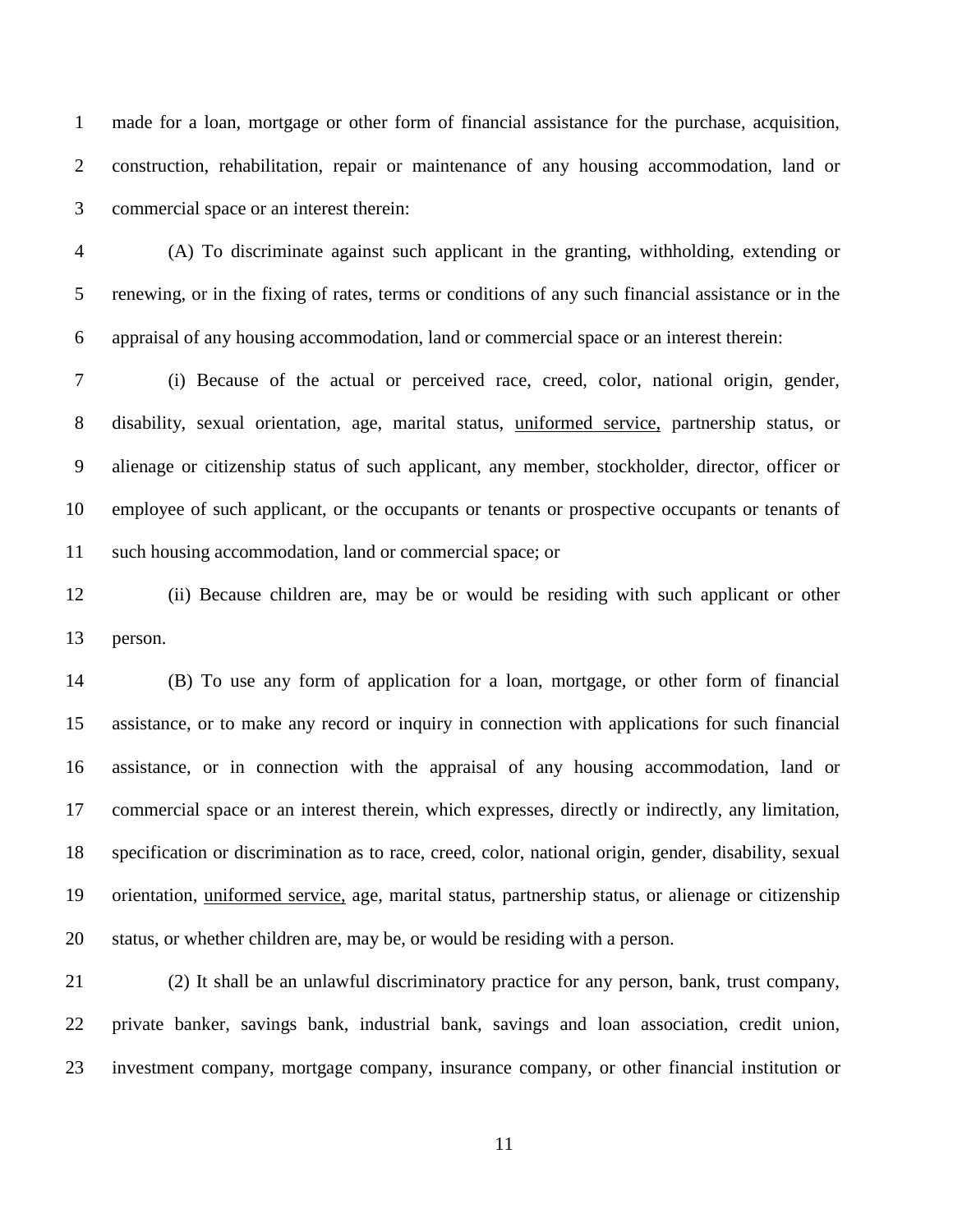lender, doing business in the city, including unincorporated entities and entities incorporated in any jurisdiction, or any officer, agent or employee thereof to represent to any person that any type or term of loan, mortgage or other form of financial assistance for the purchase, acquisition, construction, rehabilitation, repair or maintenance of such housing accommodation, land or commercial space or an interest therein is not available when in fact it is available:

 (A) Because of the actual or perceived race, creed, color, national origin, gender, disability, sexual orientation, uniformed service, age, marital status, partnership status, or alienage or citizenship status of such person, any member, stockholder, director, officer or employee of such person, or the occupants or tenants or prospective occupants or tenants of such housing accommodation, land or commercial space; or

(B) Because children are, may be or would be residing with a person.

 § 11. Paragraph (e) of subdivision 5 of section 8-107 of the administrative code of the city of New York, as amended by local law number 40 for the year 2016, is amended to read as follows:

 (e) Real estate services. It shall be an unlawful discriminatory practice, because of the actual or perceived race, creed, color, national origin, gender, disability, sexual orientation, uniformed service, age, marital status, partnership status, or alienage or citizenship status of any person or because children are, may be or would be residing with such person:

 (1) To deny such person access to, membership in or participation in a multiple listing service, real estate brokers' organization, or other service; or

 (2) To represent to such person that access to or membership in such service or organization is not available, when in fact it is available.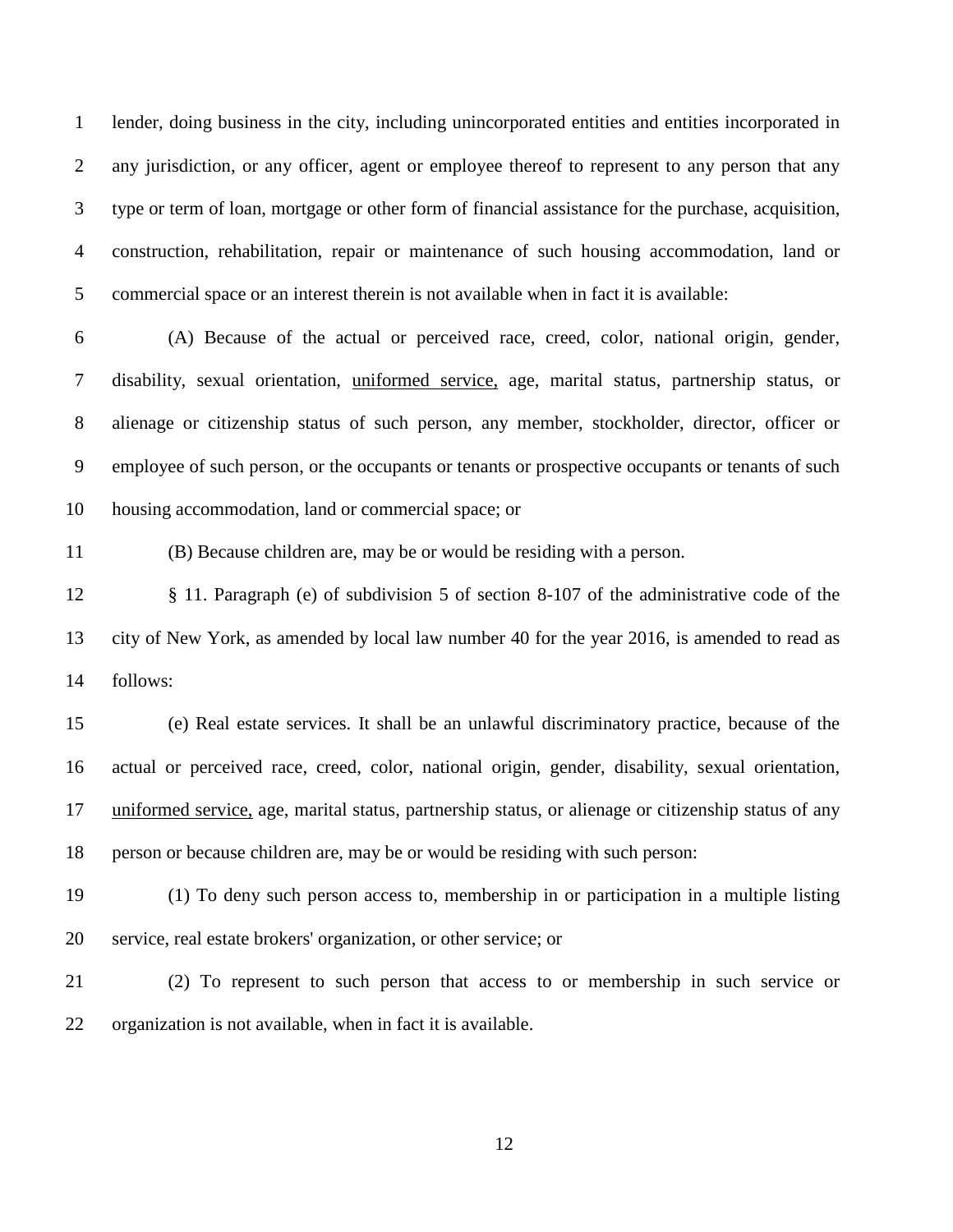§ 12. Paragraph (f) of subdivision 5 of section 8-107 of the administrative code of the city of New York, as amended by local law number 85 for the year 2005, is amended to read as follows:

4 (f) Real estate related transactions. It shall be an unlawful discriminatory practice for any person whose business includes the appraisal of housing accommodations, land or commercial space or interest therein or an employee or agent thereof to discriminate in making available or in the terms or conditions of such appraisal on the basis of the actual or perceived race, creed, color, national origin, gender, disability, sexual orientation, uniformed service, age, marital status, partnership status, or alienage or citizenship status of any person or because children are, may be or would be residing with such person.

 § 13. Subparagraph (1) of paragraph (a) of subdivision 9 of section 8-107 of the administrative code of the city of New York, as amended by local law 40 for the year 2016, and subparagraph (2) of such paragraph (a), as amended by local law 63 for the year 2015, are amended to read as follows:

 (1) Except as otherwise provided in paragraph c of this subdivision, for an agency authorized to issue a license, registration or permit or an employee thereof to falsely deny the availability of such license, registration or permit, or otherwise discriminate against an applicant, or a putative or prospective applicant for a license, registration or permit because of the actual or perceived race, creed, color, national origin, age, gender, marital status, partnership status, disability, sexual orientation, uniformed service or alienage or citizenship status of such applicant.

 (2) Except as otherwise provided in paragraph [(c)]c of this subdivision, for an agency authorized to issue a license, registration or permit or an employee thereof to declare, print or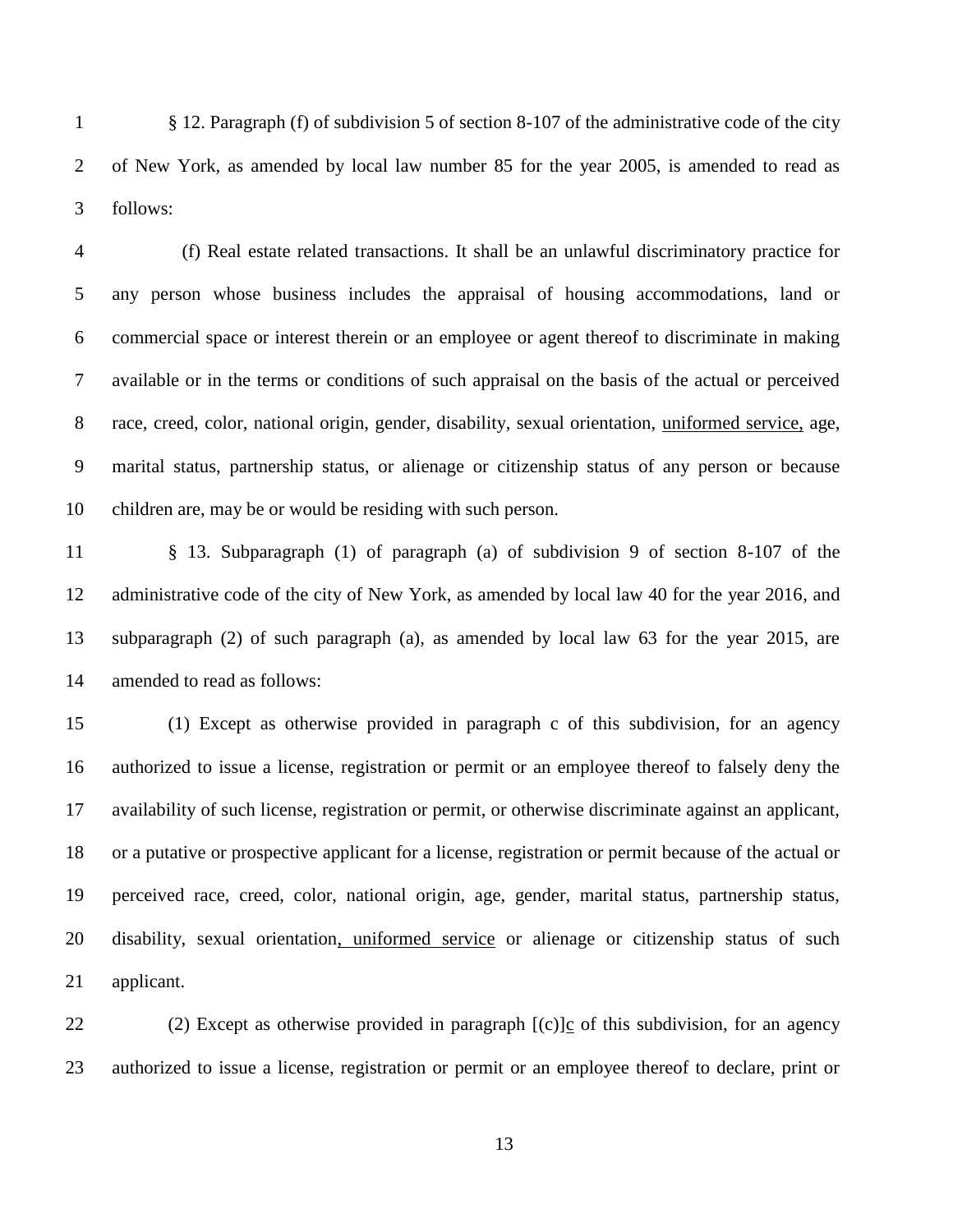circulate or cause to be declared, printed or circulated any statement, advertisement or publication, or to use any form of application for a license, registration or permit or to make any inquiry in connection with any such application, which expresses, directly or indirectly, any limitation, specification or discrimination as to race, creed, color, national origin, age, gender, marital status, partnership status, disability, sexual orientation, uniformed service or alienage or citizenship status, or any intent to make any such limitation, specification or discrimination.

 § 14. Subdivision 18 of section 8-107 of the administrative code of the city of New York, as amended by local law number 85 for the year 2005, is amended to read as follows:

 18. Unlawful boycott or blacklist. It shall be an unlawful discriminatory practice (i) for any person to discriminate against, boycott or blacklist or to refuse to buy from, sell to or trade with, any person, because of such person's actual or perceived race, creed, color, national origin, gender, disability, age, marital status, partnership status, sexual orientation, uniformed service or alienage or citizenship status or of such person's partners, members, stockholders, directors, officers, managers, superintendents, agents, employees, business associates, suppliers or customers, or (ii) for any person willfully to do any act or refrain from doing any act which enables any such person to take such action. This subdivision shall not apply to:

(a) Boycotts connected with labor disputes;

(b) Boycotts to protest unlawful discriminatory practices; or

(c) Any form of expression that is protected by the First Amendment.

 § 15. Subdivision 20 of section 8-107 of the administrative code of the city of New York, as added by local law number 39 for the year 1991, is amended to read as follows:

 20. Relationship or association. The provisions of this section set forth as unlawful discriminatory practices shall be construed to prohibit such discrimination against a person